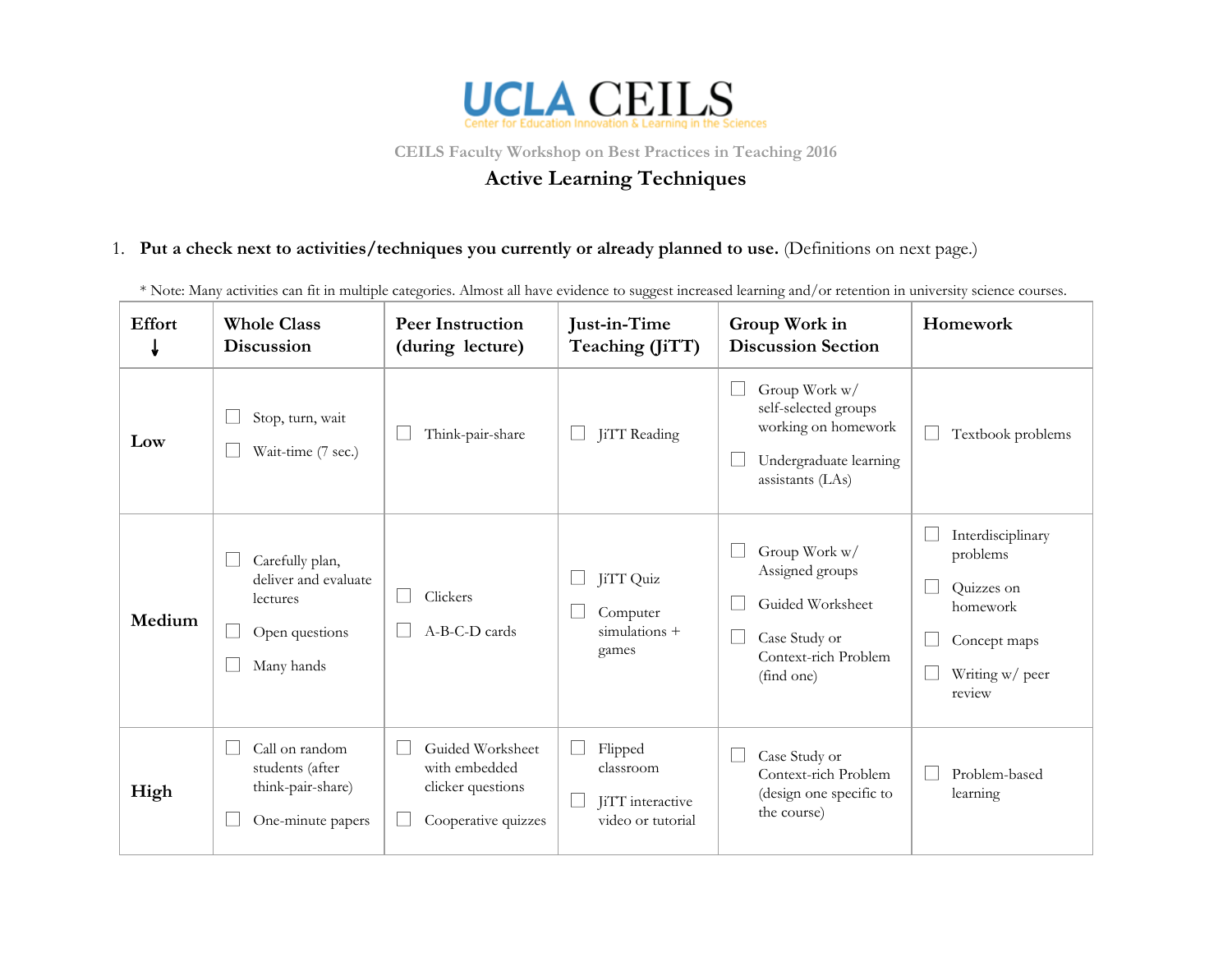- 2. Can you identify 1-3 activities you would like to add to your next course (if so, circle these)?
- 3. Can you describe a plan for how you want to add these activities or techniques to your class? (Do you need to find materials? Do you need to practice a new technique?)

4. Can you describe challenges you anticipate in doing this, and how you might overcome these challenges?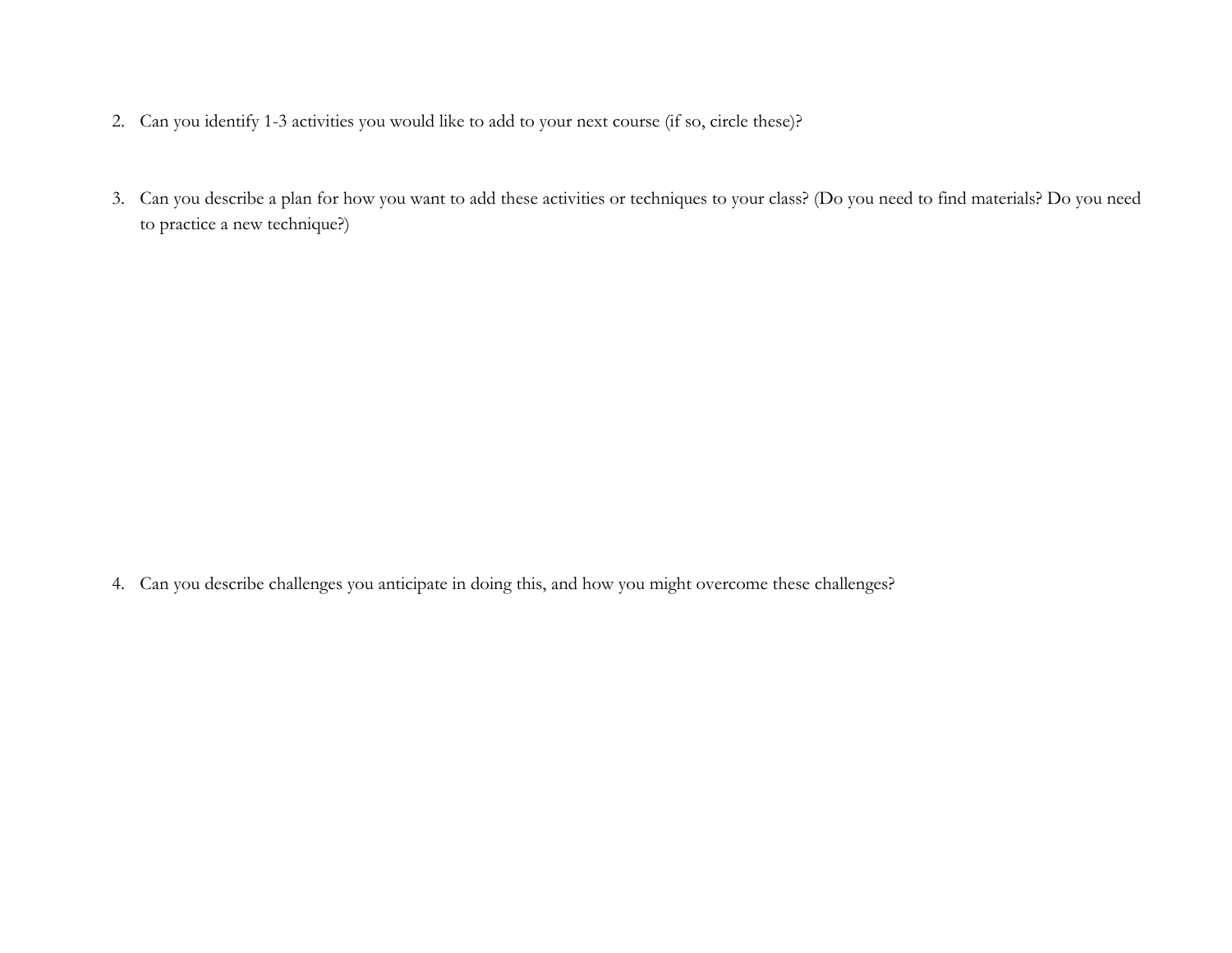| <b>Activities</b>                                      | Description                                                                                                                                                                                                                                                                                                                                                                                                                                                                                                                                                                                                                             | <b>Examples and Resources</b>                                                                                                                                                                                                                      | Research<br>Validation* |
|--------------------------------------------------------|-----------------------------------------------------------------------------------------------------------------------------------------------------------------------------------------------------------------------------------------------------------------------------------------------------------------------------------------------------------------------------------------------------------------------------------------------------------------------------------------------------------------------------------------------------------------------------------------------------------------------------------------|----------------------------------------------------------------------------------------------------------------------------------------------------------------------------------------------------------------------------------------------------|-------------------------|
| $A-B-C-D$<br>Cards $(w/$<br>peer instr.)               | If instructor does not want to ask students to buy clickers and/or if instructor does not want to<br>use clicker technology, students can simply hold up colored pieces of paper to indicate answers to<br>multiple choice questions. Engage students in lecture classes by asking cognitively engaging<br>multiple-choice questions to challenge their thinking and foster deep discussion. Students vote<br>with colored cards, try to convince their neighbors, and vote again.                                                                                                                                                      | http://www.vaniercollege.qc.ca/pdo/files/20<br>14/07/ABCD-Voting-Card.png                                                                                                                                                                          | Good                    |
| Call on<br>random<br>students                          | "It is very easy for faculty to hold classroom discussion with only the students in the first few<br>front rows (Perkins and Wieman, 2005). Some faculty draw names at random from a hat to ask<br>specific students questions and award credit for their participation." Other faculty, to reduce<br>anxiety, give students extra credit for agreeing to be on list of random names.                                                                                                                                                                                                                                                   | Mintzes, J. J., & Leonard, M. H. (Eds.) (2006).<br>Handbook of college science teaching.<br>Arlington, VA: NSTA Press.                                                                                                                             |                         |
| Carefully<br>plan, deliver<br>and evaluate<br>lectures | "Good lectures convey new terms and concepts, delineate historical context, demonstrate<br>function, and draw complex connections between ideas. Well-organized, vibrant lectures offer<br>efficient ways to explain important detail to large groups of diverse learners. Far from one-way<br>monologues that serve as "information dumps" from teacher to student, good lectures ground<br>students in a topic and include activities to motivate their critical thinking about that topic."<br>Lectures are also important in providing context to students on how the subject matter is<br>applicable to their lives and interests. | http://cei.umn.edu/support-services/tutorial<br>s/designing-smart-lectures                                                                                                                                                                         | $Good+$                 |
| <b>Case Studies</b>                                    | Students draw inferences and make decisions given a detailed description of a scenario (often<br>based on a true story).                                                                                                                                                                                                                                                                                                                                                                                                                                                                                                                | http://sciencecases.lib.buffalo.edu/cs/                                                                                                                                                                                                            |                         |
| <b>Clickers</b><br>(with peer<br>instruction)          | Hand-held electronic devices can allow students to anonymously vote on answers to<br>multiple-choice questions in real time. Clickers are usually most effective when used with peer<br>instruction. The recommended method is to first poll students, then ask them to discuss with<br>neighbors if below a threshold correctness level, and then re-poll. Instructor can then ask students<br>to explain answers.                                                                                                                                                                                                                     | http://www.cwsei.ubc.ca/resources/clickers.<br>htm<br>https://www.youtube.com/watch?v=4IAETa<br><b>VXPFw</b><br>Vickrey, T. et al., "Implementation of Peer<br>Instruction: A Lit. Review" (2015).CBE - Life<br>Sciences Education. Vol. 14, 1-11. | Very Good               |
| Computer<br><b>Simulations</b><br>and Games            | Students use interactive computer simulations or online games to visualize phenomena, test<br>predictions, and receive prompt, targeted feedback to refine their intuitions and conduct and<br>analyze virtual experiments.<br>These can be assigned before class to get students playing with concepts and ideas before formally<br>learning about them.                                                                                                                                                                                                                                                                               | http://fold.it/portal/info/science<br>http://phet.colorado.edu/                                                                                                                                                                                    | Good                    |
| Concept<br>Mapping                                     | Students create a visual representation (similar to a flow chart) that identifies and shows the<br>interconnections among various ideas related to a specific topic or problem.                                                                                                                                                                                                                                                                                                                                                                                                                                                         | http://serc.carleton.edu/introgeo/assessment<br>/conceptmaps.html                                                                                                                                                                                  |                         |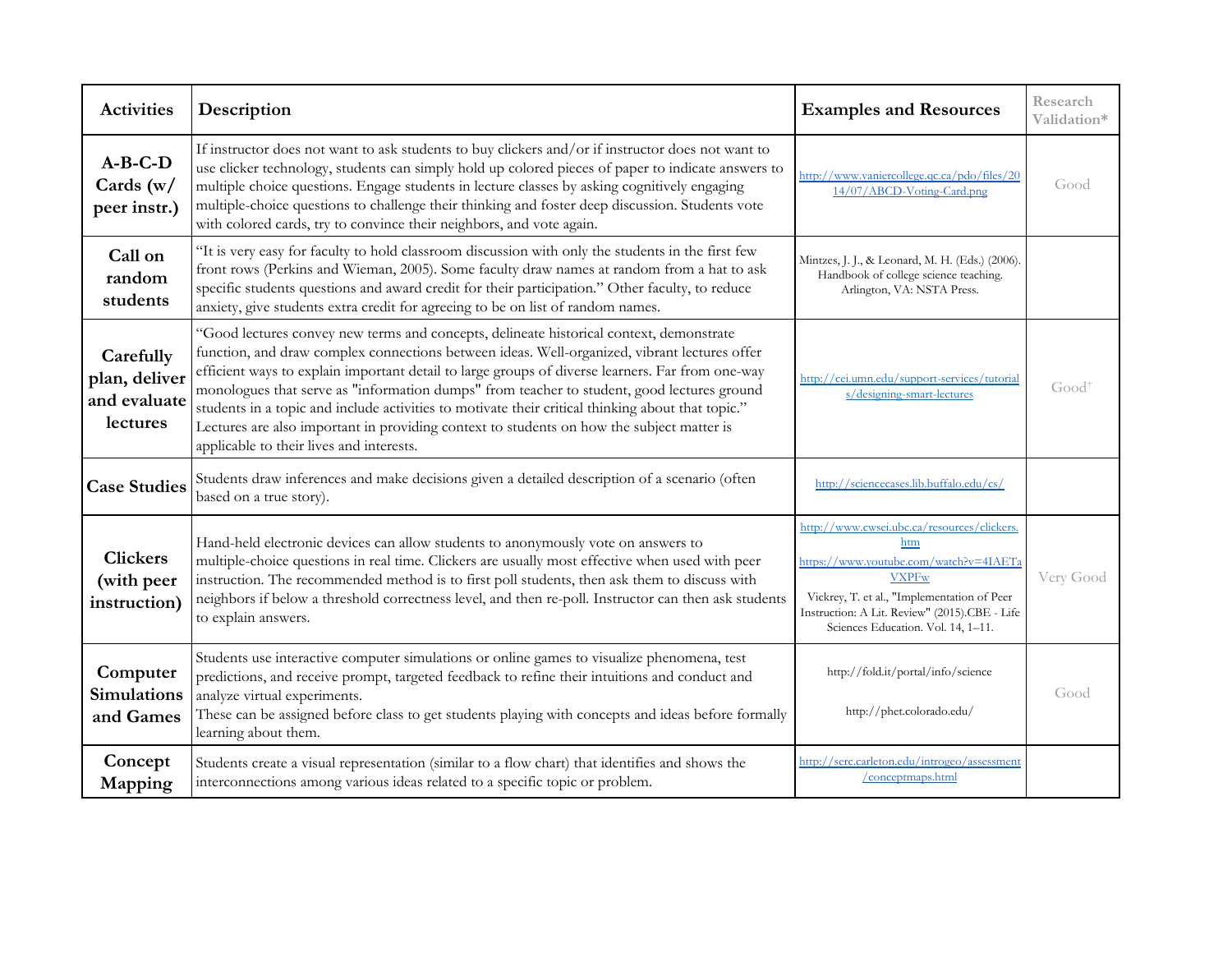| Context<br>Rich<br>Problems                                   | Context-rich problems are short realistic scenarios giving the students a plausible motivation for<br>solving the problem. The problem is a short story (beginning with "you") in which the major<br>character is the student. Context-rich problems may include excess information or require the<br>student to recall important background information.                                                                                                                                                                                                                                                                                                                                                                                             | http://serc.carleton.edu/sp/library/context_r<br>ich/index.html                                                                                                                                                                                   | Good                   |
|---------------------------------------------------------------|-------------------------------------------------------------------------------------------------------------------------------------------------------------------------------------------------------------------------------------------------------------------------------------------------------------------------------------------------------------------------------------------------------------------------------------------------------------------------------------------------------------------------------------------------------------------------------------------------------------------------------------------------------------------------------------------------------------------------------------------------------|---------------------------------------------------------------------------------------------------------------------------------------------------------------------------------------------------------------------------------------------------|------------------------|
| Cooperative<br>Quizzes                                        | Students first take a quiz individually and then retake the quiz with a group. Assigning a grade to<br>peer discussion helps further incentivize it, while making the quiz a learning experience.                                                                                                                                                                                                                                                                                                                                                                                                                                                                                                                                                     | http://pubs.acs.org/doi/abs/10.1021/ed072<br>p162<br>https://teach.its.ujowa.edu/sites/teach.its.ujo<br>wa.edu/files/docs/docs/Instructions Regar<br>ding Cooperative Quizzes 0 ed.pdf                                                            | Fair                   |
| Flipped<br>Classroom                                          | The flipped classroom is a pedagogical model in which the typical lecture and homework elements<br>of a course are reversed. This allows more in-class time for students to work together to solve<br>problems and tackle difficult concepts.                                                                                                                                                                                                                                                                                                                                                                                                                                                                                                         | http://net.educause.edu/ir/library/pdf/eli70<br>81.pdf<br>http://ed.ted.com/<br>http://www.khanacademy.org/                                                                                                                                       | Good <sup>+</sup>      |
| <b>Group Work</b>                                             | Structure classes around small groups that work together, ideally in such a way that each group<br>member's success is dependent on the group's success. There are different kinds of groups for<br>different situations, but all lead to learning that differs from competitive or individualistic learning.<br>ASSIGNED GROUPS: Studies find that students in assigned groups benefit most, particularly<br>with mixed ability levels, and with either zero or at least two students from any traditionally<br>under-represented groups.                                                                                                                                                                                                            | http://serc.carleton.edu/sp/library/cooperati<br>ve/index.html<br>Heller, Patricia et al. "Teaching problem<br>solving through cooperative grouping." MAA<br>NOTES (1997): 159-172.<br>http://info.catme.org/ (to automatically<br>assign groups) | Very Good <sup>+</sup> |
| Guided<br>Worksheet                                           | Many validated worksheets have been developed for large introductory courses, where each<br>component of the worksheet has been designed to maximize student learning (e.g. Interactive<br>Lecture Demonstrations, or McDermott's Introductory Physics Tutorials). Instructors can also<br>design worksheets that guide students through applying a concept or solving a problem.<br>EMBEDDED CLICKER QUESTIONS: One way to maximize student participation in a large<br>lecture is to have students work with partners during class, clicking in answers along the way. This<br>tells the instructor where guidance is most needed.                                                                                                                  | https://www.physport.org/methods/method<br>.cfm?G=Tutorials_in_Introductory_Physics<br>Manjula D. et al. (2010). Use of interactive<br>lecture demonstrations: A ten year study.<br>Phys. Rev. ST Phys. Educ. Res. 6, 020119.                     | Very Good              |
| Just-in-Time<br>Teaching:<br>Reading/<br>Quiz/<br>Interactive | READING: Students are given specific reading assignment before class. Instructors should list<br>specific definitions or equations that they will assume students already know from the reading.<br>QUIZ: Ideal Just-in-Time Teaching (JiTT) focuses on improving student learning through the use<br>of brief web-based questions delivered before a class meeting. Students' responses are reviewed by<br>the instructor before class and used to develop classroom activities addressing learning gaps.<br>INTERACTIVE: This JiTT implementation allows students who already understand the<br>pre-lecture material to move through it quickly, while those who need more remedial material have<br>access to additional information or exercises. | http://serc.carleton.edu/sp/library/justintim<br>e/index.html<br>CCLE has resources available to create these<br>quizzes                                                                                                                          | Good                   |
| Many<br>Hands                                                 | Wait for multiple hands to be raised before calling on someone. This encourages more than just<br>the same few students to have time to think about and respond to questions.                                                                                                                                                                                                                                                                                                                                                                                                                                                                                                                                                                         |                                                                                                                                                                                                                                                   |                        |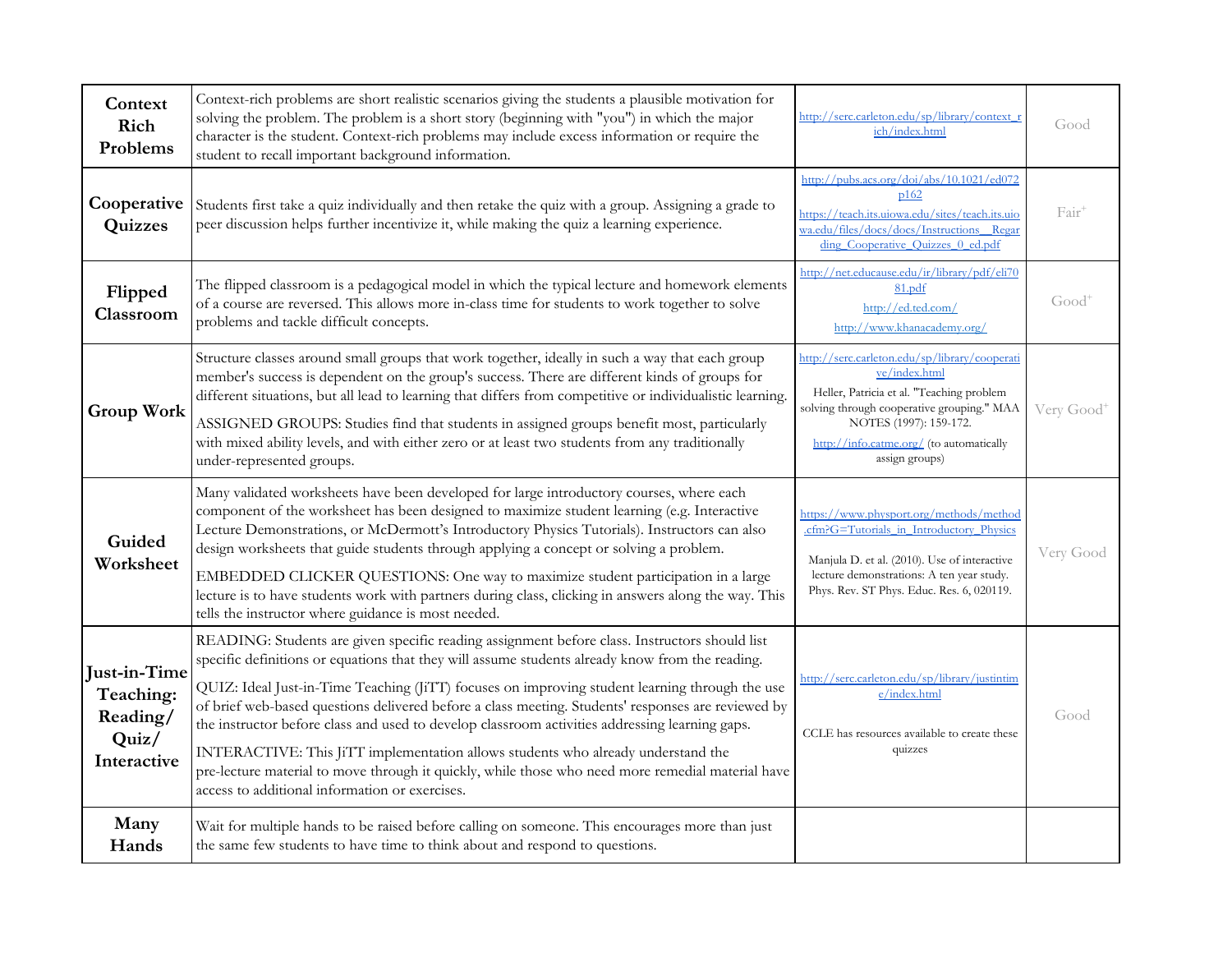| One-Minute<br>Papers                                 | Given an open-ended question, students spend one minute writing their answers on index cards,<br>which are collected by the instructor. The question can ask students what was the most important<br>concept they learned or what remains unclear. In large lectures, you can just check for completion<br>and respond to some in detail the next day.                                                                                                                                          | http://serc.carleton.edu/NAGTWorkshops/<br>assess/activities/streepey.html                                                                                          | $Good+$                |
|------------------------------------------------------|-------------------------------------------------------------------------------------------------------------------------------------------------------------------------------------------------------------------------------------------------------------------------------------------------------------------------------------------------------------------------------------------------------------------------------------------------------------------------------------------------|---------------------------------------------------------------------------------------------------------------------------------------------------------------------|------------------------|
| Open<br>Questions                                    | Open questions ask students to craft explanations, state relationships, evaluate an idea, or apply a<br>concept to a new setting. Stems for open questions that encourage learning include:<br>What did you observe?, What do you think happened? How do we know?, How does this<br>compare to? Best combined with One-Minute Papers or Think-Pair-Share.                                                                                                                                       | Mintzes, J. J., & Leonard, M. H. (Eds.) (2006).<br>Handbook of college science teaching.<br>Arlington, VA: NSTA Press.                                              |                        |
| Problem-<br><b>Based</b><br>Learning                 | Students work in groups to solve complex, multifaceted and realistic problems, researching and<br>learning necessary background material as needed.                                                                                                                                                                                                                                                                                                                                             | http://cei.umn.edu/support-services/tutorial<br>s/surviving-group-projects<br>http://www.pbl.uci.edu/whatispbl.html                                                 | Good                   |
| Quizzes on<br>Homework                               | Many students do homework quickly or mindlessly and forget what they've done. Weekly<br>homework quizzes encourage students to put content into longer-term memory, while helping<br>students identify concepts they may need to review further before the exam.                                                                                                                                                                                                                                |                                                                                                                                                                     |                        |
| Stop, Turn,<br>Wait                                  | When you find yourself spending a long time writing on the board, add a reminder in your notes<br>to periodically stop writing, turn around, and wait (either for students to catch up or ask<br>questions).                                                                                                                                                                                                                                                                                    | Ruhl, K. L., C. A. Hughes, and P.J. Schloss.<br>1987. Using the pause procedure to enhance<br>lecture recall. Teacher Education and Special<br>Education 10: 14-18. |                        |
| Team-Based<br>Learning                               | "Team-Based Learning is an evidence based collaborative learning teaching strategy designed<br>around units of instruction, known as "modules," that are taught in a three-step cycle: preparation,<br>in-class readiness assurance testing, and application-focused exercise."                                                                                                                                                                                                                 | http://www.teambasedlearning.org/                                                                                                                                   | $Good+$                |
| Think-Pair-<br>Share                                 | Students think about the answer to a question posed by the instructor, and then discuss the<br>question among each other. The instructor circulates during discussion, then selects students to<br>explain the consensus to the class.                                                                                                                                                                                                                                                          | https://www.brown.edu/about/administratio<br>n/sheridan-center/teaching-learning/effective<br>-classroom-practices/think-pair-share                                 | Excellent <sup>1</sup> |
| Undergrad.<br>Learning<br><b>Assistants</b><br>(LAs) | LAs are undergraduate students prepared to provide support for student learning in interactive<br>classroom environments. Primarily used in group work, LAs are specifically prepared to facilitate<br>group conversations and conceptual understanding. LAs are chosen from the top students who<br>took the course in previous semesters and receive credit for their assistance.<br><sup>+</sup> UCLA already has an LA program, so instructor need only commit to weekly planning meetings. | http://serc.carleton.edu/sp/library/learning<br>assistants/index.html<br>https://www.learningassistantalliance.org/                                                 | Very Good <sup>+</sup> |
| <b>Wait Time</b>                                     | After asking a question from any group of students, wait at least 7 seconds before calling on<br>someone to answer. This encourages increased processing time and participation.                                                                                                                                                                                                                                                                                                                | Fuller, R., S. et al. 1985. Developing student<br>confidence in physics. College Park, MD:<br>American Association of Physics Teachers.                             |                        |
| Writing with<br><b>Peer Review</b>                   | Students evaluate each other's writing using a rubric or criteria provided by the instructor.                                                                                                                                                                                                                                                                                                                                                                                                   | CCLE has "Workshop" tool for this<br>http://wac.colostate.edu/journal/vol3/chish<br>olm1.pdf                                                                        |                        |

\* Very rough indication of research validation based on [www.physport.org](http://www.physport.org/) evaluation of research validation for physics application (see next page). Blank means no indication given on PhysPort.<br>+ Indicates CEILS staff asses